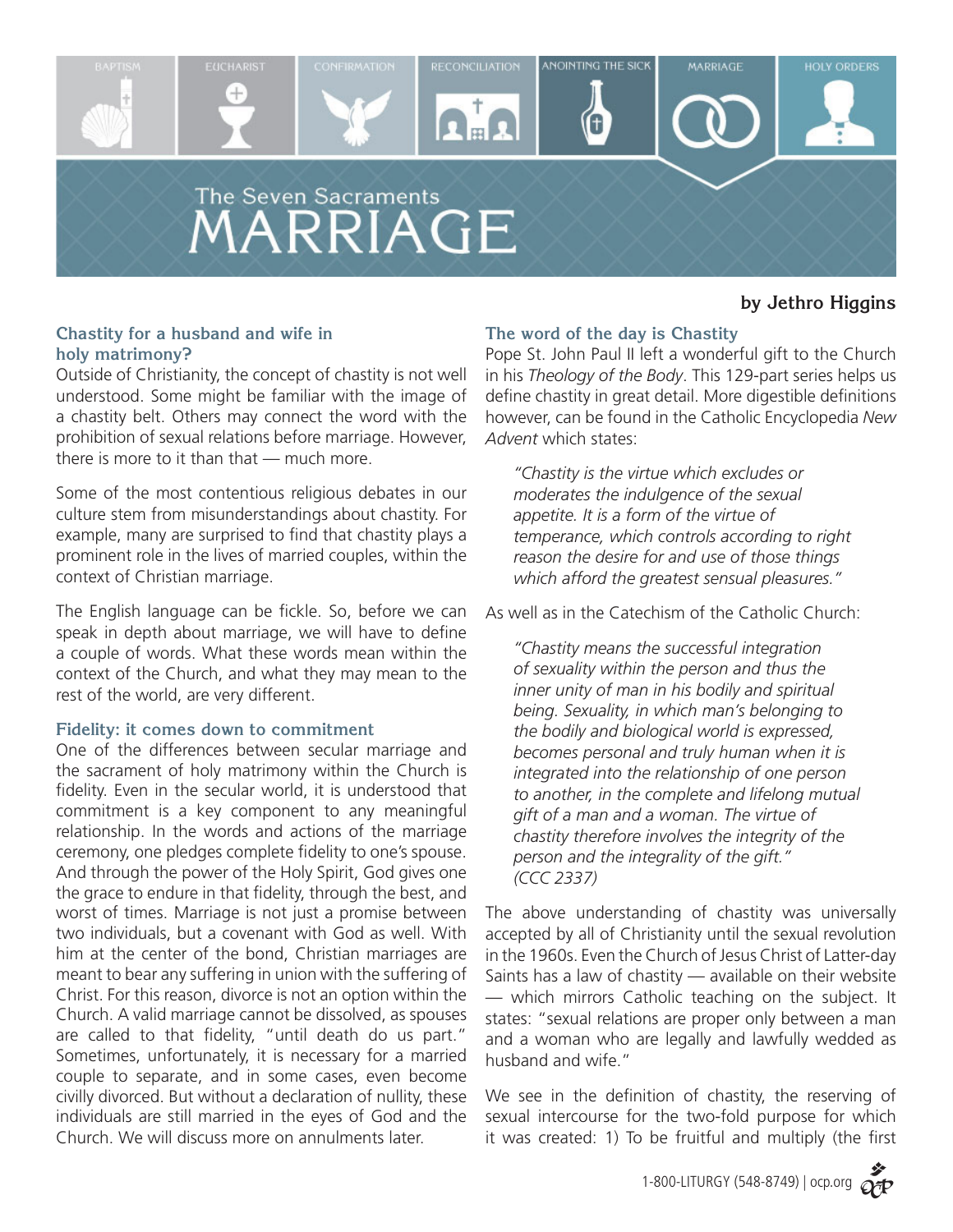command of God); and 2) to grow in fidelity through the intimate bond that sharing the marriage bed creates. We also see that this purpose for human sexuality is integrated most fully into the human person when given as a mutual gift between husband and wife. Therefore, we should control our sexual feelings and sexual desires through the virtue of temperance, so that we are the masters of our desire for physical intimacies, rather than letting the desire for sexual intimacy control us and our relationships. In doing so, we glorify God and the gift he has given us. The chaste expression of sexual intimacy is so much more profound than the broader cultural understanding of chastity — abstaining from sexual relations. The gift of sexual intimacy is a great good, but can be misused.

Our sexual appetite is similar to our appetites for other things such as food, in that, when we lack the temperance to control those appetites, we find ourselves in dangerous proximity to the seven deadly sins. This is true for all people. We are all called to live temperate lives and to take our own unofficial vows of chastity. Our culture places the fulfillment of our desires at the forefront of our human existence. However, our lives are more than just an exercise in personal gratification. It seems counterintuitive, but as we sacrifice personal pleasures and give those sacrifices as gifts to God and others we find ourselves more satisfied. This is an expression of charity.

# **Charity: What is Love? Baby don't hurt me**

We often think of charity as helping the less fortunate in the way Catholic Charities or other service based ministries would. It is true that helping those in need is an expression of charity — one which our holy Church leads the world in — but charity is really the virtue of love. Love means "to will the good of another" (CCC 1766). As part of our marriage covenant, we must will the good of our spouse above our own thoughts and desires, as they are called to do for us in return. Willing the good of another is often quite different than willing they get what they want. It is not loving, not willing the other's good, to condone behavior that is sexually immoral or unchaste. Both inside and outside of marriage, it is a form of abuse to make a partner feel like they must act in an unchaste manner to show their "love." As stated above, making a sacrifice to forgo personal gratification for the sake of the good of another is one of the greatest expressions of charity. Sometimes love hurts because love is not an emotion, it is a decision. It's difficult to love in this way, but we are called to do so.

### **A secular definition**

The religious aspect of marriage is frequently misunderstood in secular culture. In movies, tv and other entertainment, religion is often used as a gag. An example would be the Leonard Nimoy film *Holy Matrimony*, where the beliefs of a religious minority are the subject of an "absurd situation."

So how does the world define marriage? The term marriage is currently defined by the Collins English Dictionary as:

- 1. the state or relationship of living together in a legal partnership
- 2. the legal union or contract made by two people to live together
- 3. the religious or legal ceremony formalizing this union; wedding

In this definition of holy marriage, almost all mention of the religious aspect of marriage is absent, with a small exception for the marriage ceremony itself. The lifelong aspect, and the terms husband and wife are notably missing from the majority of contemporary dictionary entries. But if you trace the word origin of marriage using the online etymology dictionary, there is a marked contrast between what it has meant for centuries in the public square, and the more modern definition.

*c. 1300, "action of marrying, entry into wedlock;" also "state or condition of being husband and wife, matrimony, wedlock;" from Old French mariage "marriage; dowry" (12c.), from Vulgar Latin \*maritaticum (11c.), from Latin maritatus, past participle of maritatre "to wed, marry, give in marriage" (see marry (v.)). The Vulgar Latin word also is the source of Italian maritaggio, Spanish maridaje.*

*Meaning "a union of a man and woman for life by marriage, a particular matrimonial union" is early 14c. Meanings "the marriage vow, formal declaration or contract by which two join in wedlock;" also "a wedding, celebration of a marriage; the marriage ceremony" are from late 14c. Figurative use (non-theological) "intimate union, a joining as if by marriage" is from early 15c.*

It's hard to discuss the concept of holy marriage in a secular forum, given the world's understanding of "traditional marriages". When marriage can be celebrated at city hall, outside of a religious ceremony, in a very similar process to civil unions, the importance of holy unions is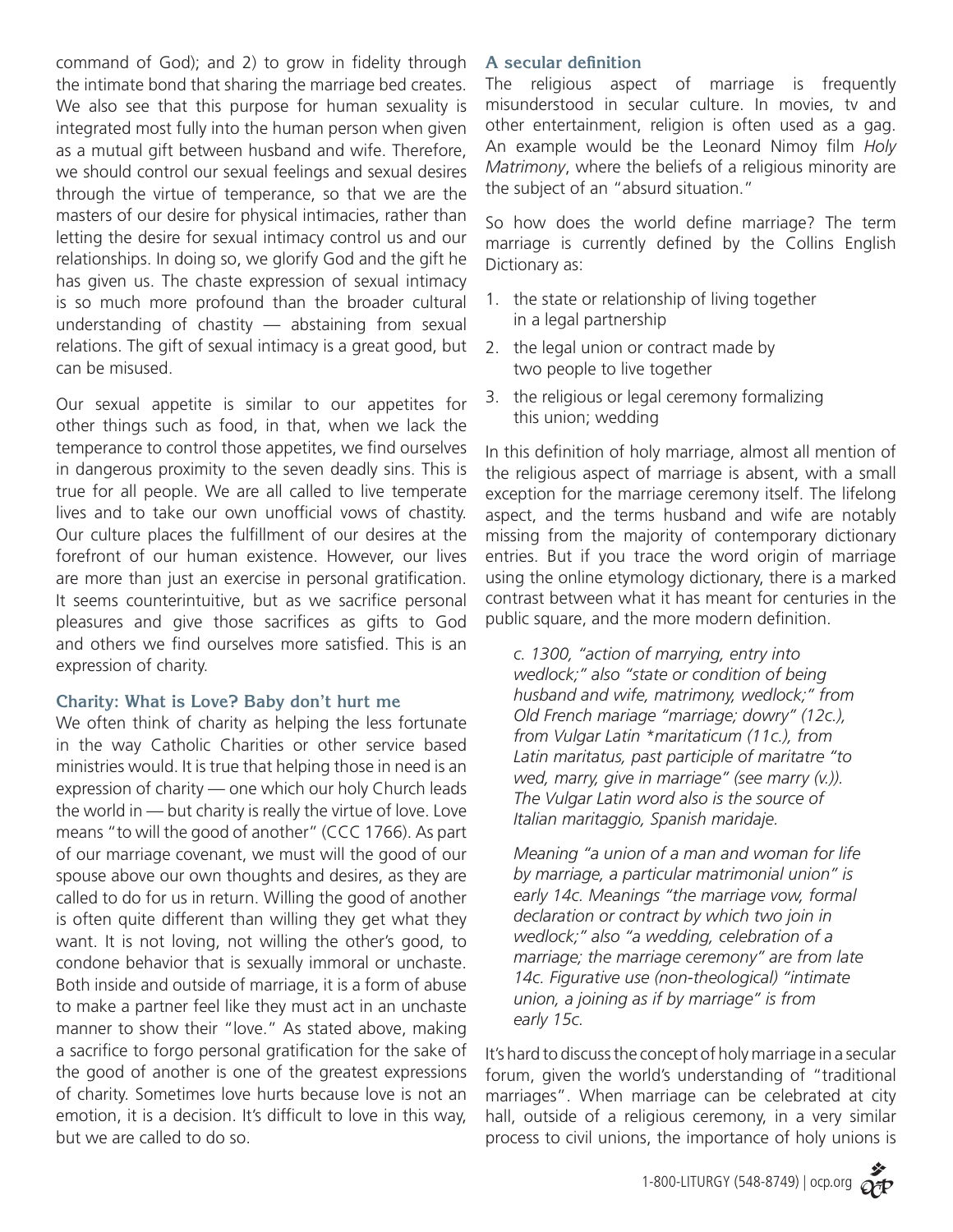almost entirely lost, along with the argument for keeping "husband and wife" in the definition. Compound that with the complexity of court decisions about marriage and the directive from the *Catechism* to eliminate every sign of unjust discrimination, it can prove difficult to broach the topic of holy matrimony from a Catholic perspective in the public forum. Many choose to avoid it all together. Yet the question really shouldn't be about marriage, but rather, "Will this relationship be lived in chastity?"  $-$  a requirement for, and one of the vows of, marriage.

The Church addresses this directly in the Catechism of the Catholic Church paragraphs 2337–59. It is too long to quote here, and out of context, a one-line quote would not do justice to the wisdom packed into this section. I strongly encourage you to be docile to the teaching of the Church, and to read and understand this passage of the Catechism. Without this teaching about chastity in mind, important conversations about human sexuality, marriage, birth control and other difficult topics can simply result in parties talking past each other without bearing much fruit.

## **But why get married?**

So far, we've focused mainly on 'What is marriage?,' but, arguably, more important would be the question 'Why is marriage?,' or 'why do we get married?' It's a question that today's young people struggle to answer. In fact, this PBS article outlines a major drop in the rate of single people choosing marriage. Oddly enough, the reason the author identifies for the dip in marriage is a decision not to make the sacrifice discussed earlier in this article: charity.

To unpack this a bit further, chastity calls us to reserve the marital act for within the sacrament of marriage, where the two primary ends of physical intimacy can be embraced fully — the procreative and the unitive aspects, or as some "mommy bloggers" have put it, "babies and bonding." Where openness to one or both of these elements is missing from a physically intimate relationship, so is charity. If charity is willing the good of another, and the virtue of chastity is a moral good, then willing a relationship that is not chaste is to be uncharitable and unloving. Only in placing those rightly ordered goods into the context of fidelity through the marriage sacrament can they be said to be rooted in the virtue of charity.

If we look back in history, the vast majority of cultures independently adopted a practice of marriage as a necessary building block for society. Long before tax breaks came into the picture, society recognized marriage as the best environment for children to grow and develop. If the point of marriage is just allowing two people who love each other to live together publicly, then that can and is being accomplished without marriage in our culture. So, if we are to answer the question 'Why do we get married?,' the answer must go deeper than for love and tax breaks.

## **Marriage in the Holy Bible**

In the Bible, the words of Jesus Christ are quite clear on how God sees marriage. When we read his words through the lens of charity, chastity and fidelity, that meaning shines forth:

 *Some Pharisees approached him, and tested him, saying, "Is it lawful for a man to divorce his wife for any cause whatever?" He said in reply, "Have you not read that from the beginning the Creator 'made them male and female' and said, 'For this reason a man shall leave his father and mother and be joined to his wife, and the two shall become one flesh'? So they are no longer two, but one flesh. Therefore, what God has joined together, no human being must separate." They said to him, "Then why did Moses command that the man give the woman a bill of divorce and dismiss [her]?" He said to them, "Because of the hardness of your hearts Moses allowed you to divorce your wives, but from the beginning it was not so. I say to you, whoever divorces his wife (unless the marriage is unlawful) and marries another commits adultery." [His] disciples said to him, "If that is the case of a man with his wife, it is better not to marry." He answered, "Not all can accept [this] word, but only those to whom that is granted. Some are incapable of marriage because they were born so; some, because they were made so by others; some, because they have renounced marriage for the sake of the kingdom of heaven. Whoever can accept this ought to accept it." (Mt 19: 3-12)*

In Exodus, we see the sixth of the ten commandments pertains to unlawful sexual intercourse and states, "Thou shalt not commit adultery" (Exodus 20:14). But here Jesus expands on that and describes how even in the case of divorce, adultery is still a possibility because people do not possess the authority to withdraw from a marriage which God has joined.

One final Bible verse comes from St. Paul:

 *Now in regard to the matters about which you wrote: "It is a good thing for a man not to touch a woman," but because of cases of*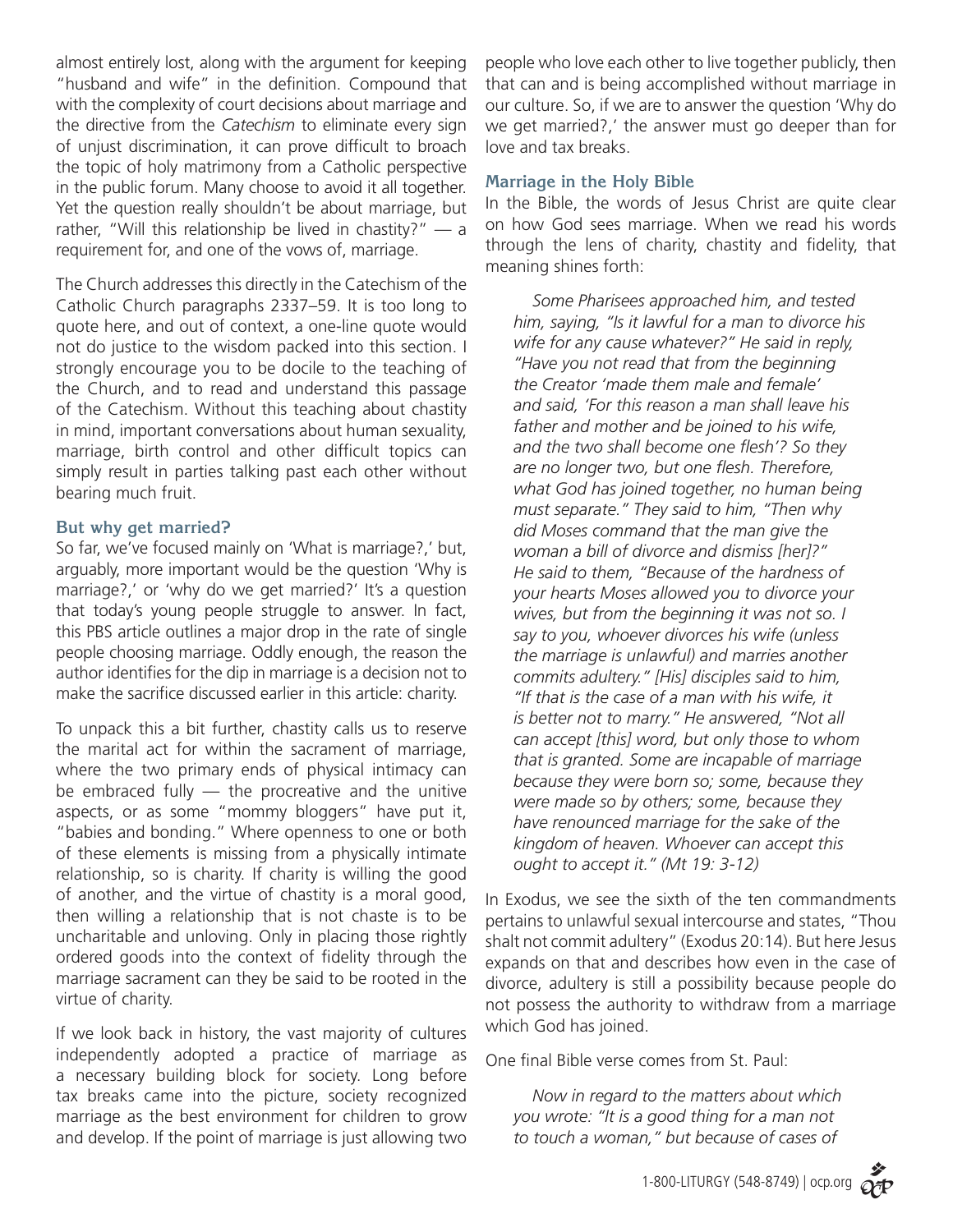*immorality every man should have his own wife, and every woman her own husband. The husband should fulfill his duty toward his wife, and likewise the wife toward her husband. A wife does not have authority over her own body, but rather her husband, and similarly a husband does not have authority over his own body, but rather his wife. (1 Cor 7:1-4)*

This statement of St. Paul may appear shocking to many in our culture, "…does not have authority over [his/her] own body," but it is the lynchpin of what holds faithfilled marriages together. In the sacrament of marriage, we expose ourselves and become vulnerable to our spouse, giving them our very selves as a gift. That free gift of our whole selves, body and soul, mirrors the gift of Jesus Christ on the cross. It is necessarily sacrificial in nature.

## **Marriage in the Catholic Church**

Catholic marriage is not about the gown or the flowers or the wedding party. Engaged couples are asked to take part in marriage preparation, not to prepare for the ceremony, but to prepare for how the sacrament of matrimony will fundamentally change their lives. Marriage is honorable, but it is also a lot of hard work. The Church sees fit to ask engaged couples to be certain that they are ready for a life together, not simply to protect the institution of marriage from the scandal of divorce, but also (and more importantly) to prepare the couple for a spiritual life together — to grow in mutual holiness and to push each other toward heaven.

### **What is annulment?**

The Church, in her wisdom, has also developed a process for looking into the validity of a marriage. That process is called annulment. Annulment does not end a marriage. It declares that a marriage never occurred in the first place. There are several factors that might warrant this pronouncement. Personal information hidden by one party, when entering a marriage, might invalidate their ability to be in a marriage. Examples that might be considered as grounds for annulment would be: if one party was already married, or married and divorced, sexual abuse, and other grave matters. Another factor that may preclude someone from entering into a marriage is an unwillingness to be open to the gift of new life that marital intimacy brings. Church leaders have appointed tribunals in each diocese to look into these matters, always with the focus of finding the truth, and protecting the sanctity of this holy sacrament. The Holy Ghost's guidance in these matters is also essential.

The Church assumes that all marriages are valid unless the process of annulment declares differently. This would include secular marriages. So, even in very cut and dry cases, where the form of Catholic marriage was not followed, the annulment process must still run its course. In the eyes of the state, a divorce ends a marriage, but Catholic Christians believe that unless the Church declares that previous attempt at marriage null, the marriage is still valid. Any attempt to enter into a new relationship would be adultery. Catholic Answers is a great source for more detailed information on the annulment process.

There are two exceptions in Canon Law to the rule that a consummated marriage cannot be dissolved. They are:

- **• The Petrine Privilege** *A dispensation of the rule of indissolubility of a marriage, by the Pope, for the sake of the salvation of a soul who would then be free to marry within the Church.*
- **• The Pauline Privilege** *(1 Corinthians 7:12-15) The dissolution of a non-sacramental marriage between a man and woman who were not baptized at the time of the wedding and then one of the spouses becomes baptized and the other wishes to separate.*

In both instances, the purpose for the allowance is to open the way for a sacramental marriage to occur within the Church for the salvation of souls. Both situations still require the adjudication of the diocesan tribunal before the annulment can be pronounced.

# **What chastity and marriage mean for our relationship with the Lord Jesus Christ**

Marriage is a holy sacrament that reaches all the way back to Adam and Eve. It is deeply rooted in who we are, and is also a prototype for why we were created  $-$  to live in intimate relationship with the Lord. It is through marriage that we become co-creators with God — in the sense that husband, wife, and God come together to bring forth new life. It is within the context of marriage that we raise those children to come to know our savior Jesus Christ.

### Let us pray

I was discussing vocations with a colleague here at OCP, and he made an interesting point. As Catholics, we know well the call to pray for vocations, but that has always meant vocations to the priesthood. And in a world where people are increasingly choosing no vocation at all, we must pray for every soul to find and live their vocation, including the vocation to marriage. Please join me in praying for this intention. God Bless!